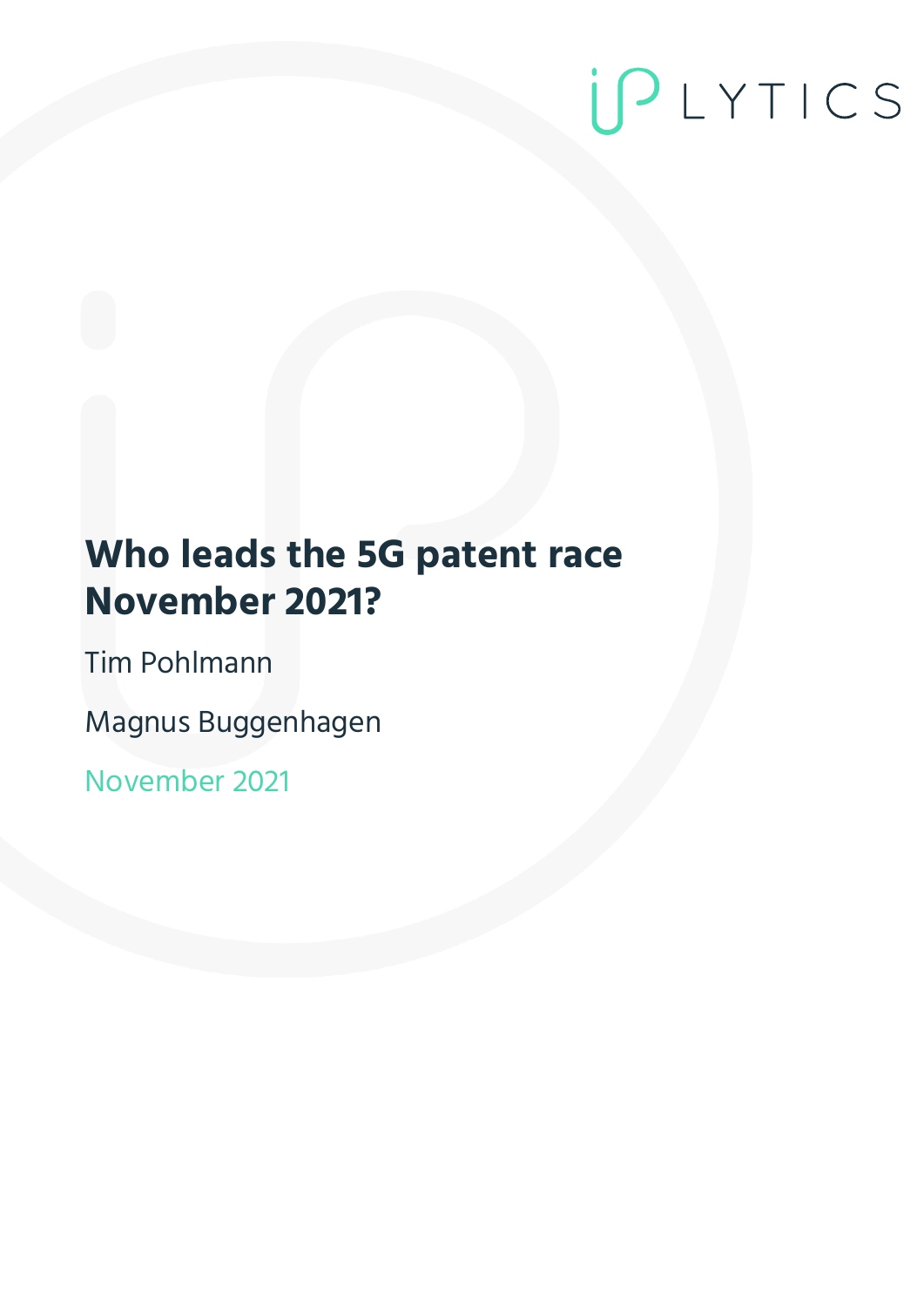

#### 5G and the next technological revolution

The next Industrial Revolution will not only affect the smartphone and computer world but will also have an impact on considerably more industrial verticals, including [automotive,](https://www.iplytics.com/report/standard-essential-patents-auto-industry/) [home](https://www.iplytics.com/report/patents-seps-standards-smart-home-technologies/)  [appliances,](https://www.iplytics.com/report/patents-seps-standards-smart-home-technologies/) [manufacturing,](https://www.iplytics.com/report/sep-leaders-standards-developers-smart-factory/) [energy](https://www.iplytics.com/report/smart-energy-patent-race/) and healthcare. Estimates suggest that half of the worldwide data traffic of the next five years will no longer result from people's usage, but instead will be generated by vehicles, machines, meters, sensors, medical instruments, or various other types of networked devices without any human interaction. Standards such as 5G allow for the handling of extensive amounts of data to connect industrial machinery and robots, thus enabling remote control, monitoring and repair actions, as well as industrial automation. From smart grids to drone control, energy and utilities, companies will rely on standards to handle connectivity demands.

Hospitals and medical equipment manufacturers will use 5G to provide data to a variety of devices and fixed machines, as well as to make possible the application of remote surgery. Enhanced monitoring and automation are likely to assist industries as diverse as agriculture and finance, while online shops will increasingly turn to virtual reality experiences. 5G-based tracking will emerge in the logistics sector, while connected cars will rely on 5G-based driving assistance. Edge computing and the low latency of 5G will be used in the gaming business, as well as in general augmented and virtual reality applications. Over the next few years, as advanced 5G cellular technology replaces existing protocols, these developments will occur swiftly. The worldwide adoption of 5G technology is expected to contribute up to \$2 trillion to the global economy over the next 15 years.

While 5G will be widely adopted across industries beyond the smartphone world, 5G is subject to hundreds of thousands of SEPs that every 5G implementer will be required to use. Although the licensing of 4G and 5G is mostly understood in the smartphone world, with multiple SEP holders having already publicly declared 5G SEP rates for smartphones, the licensing of SEPs in industries such as the automotive sector, manufacturing, home appliances, energy or healthcare is still something of an unknown factor. It is expected that most patent holders will actively monetize and enforce their SEP portfolios covering connectivity standards in this fast-moving, highinvestment environment. Negotiating and operating in a complex SEP environment will be a major challenge for 5G adopters. The SEP-related global royalty income in 2020 was estimated at \$20 billion, yet market researchers foresee a strong increase in the compound annual growth rate of royalty income over the upcoming years due to the wide implementation of 5G beyond smartphones. Experts, however, anticipate that the industry will not always align on FRAND rates for 5G SEPs, yielding numerous [SEP-related litigation in the years to come.](https://www.iplytics.com/report/seps-legal-risks-across-industries/)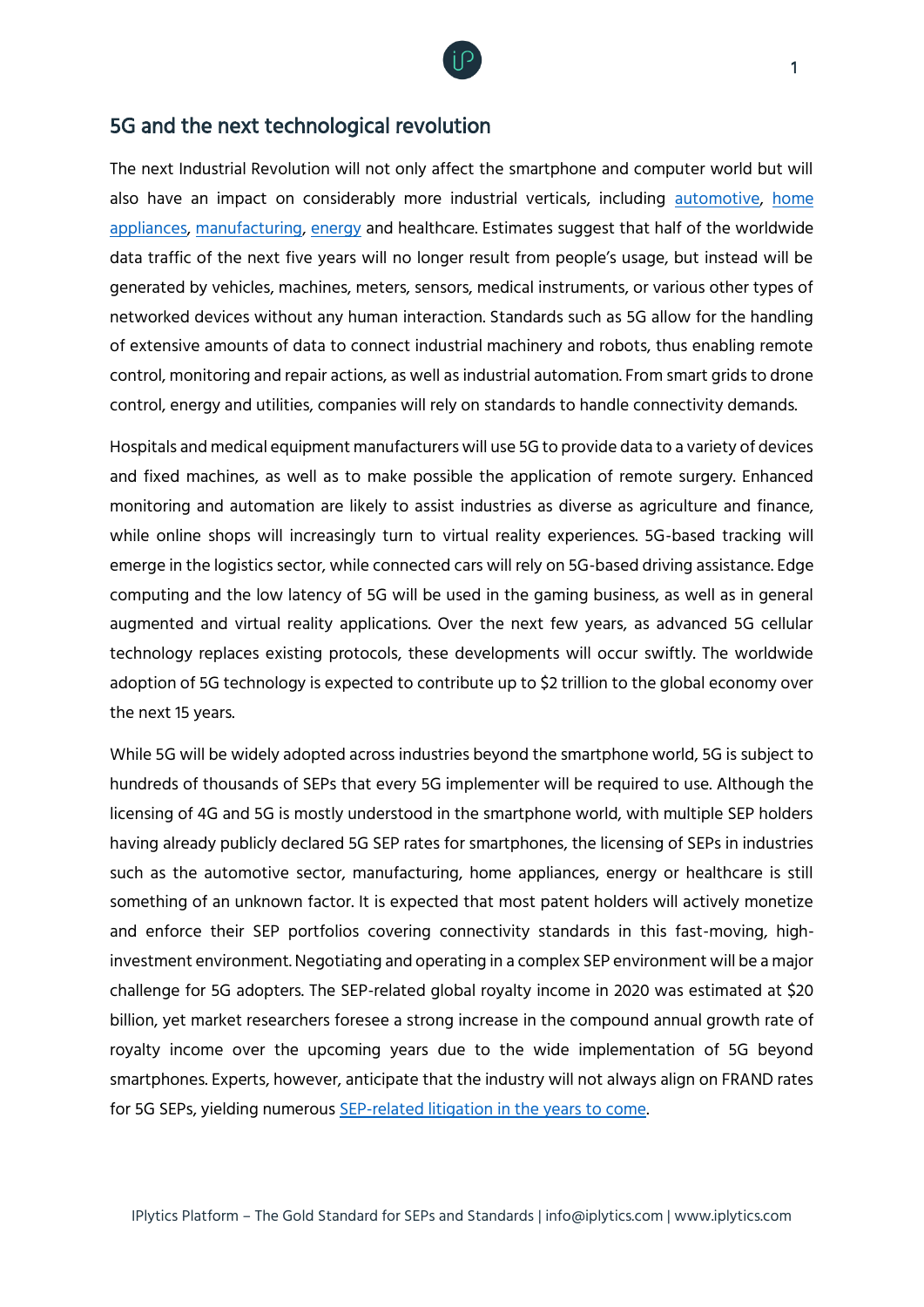

Many reports have been published about 5G SEP leadership claiming to crown a 5G patent race winner. There has also been considerable criticism about how to count and determine 5G patent ownership. While there are multiple approaches to identifying 5G SEPs, it is crucial to be transparent about how patents are counted and what source data is considered. All 5G patent reports published in the past make use of publicly available data for self-declared patents hosted by the European Telecommunications Standards Institute (ETSI), however most reports do not share these raw numbers, which makes it impossible to confirm the accuracy of the data. ETSI hosts a database of declared patents, where standard-setting companies can submit lists of patents that they believe to be potentially essential to 5G.

In this report, we make use of self-declared 5G patents that have been submitted (declaration date) and published (upload date) at ETSI up to 30 September 2021, using the following approach:

- We count 5G declarations for patent families based on the extended INPADOC family definition.
- The analysis includes both pending and granted patents but excludes expired and lapsed patents up to 30 September 2021.
- We count patent families according to the current patent assignee and aggregate counts according to the highest parent company using the latest corporate tree data. Patent ownership changes are considered up to 30 September 2021.
- We make use of the 3GPP technical specification (TS) database to map ETSI-declared TS numbers to the 5G technology generation. Patents were also classified as 5G if the ETSI project description included "NR", "New Radio" or "5G".

Table 1 illustrates the top 30 patent owners of 5G self-declared patent families. The first column counts 5G portfolio shares and considers granted patents as well as pending applications at all worldwide patent offices. Huawei (CN) has declared the most patent families, followed by Qualcomm (US), Samsung (KR), ZTE (CN), LG (KR) and Nokia (FN). The second column counts patent families where at least one patent has been granted, while the third column counts 5G patent families where at least one patent has been granted at the IP5 offices (US, EP, CN, KR, JP) and the fourth column counts 5G patent families where at least one patent has been granted for EPO/USPTO. Here Huawei, LG, Samsung, and Qualcomm have the largest 5G portfolios.

Finally, the fifth column presents EPO/USPTO-granted patent families that have not been declared to earlier generations (2G, 3G or 4G) before 2016. Here, Huawei has the largest 5G portfolio, closely followed by Qualcomm and LG.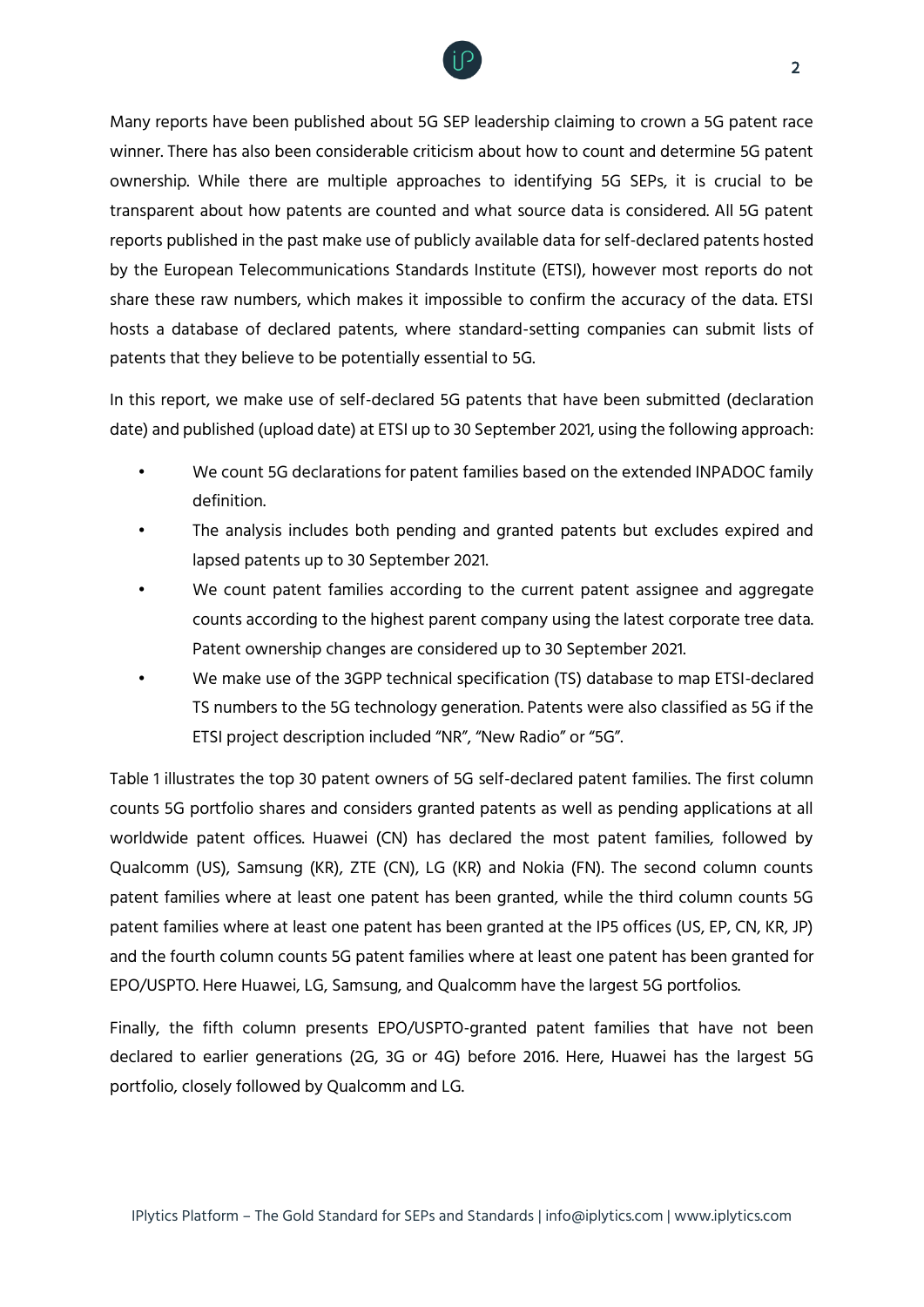

Table 1: Self-declared patents by the top 5G patent owners

|                          |                    |            |               |                 | 5G              |
|--------------------------|--------------------|------------|---------------|-----------------|-----------------|
|                          |                    | 5G granted | <b>5G IP5</b> | 5G              | EPO/USPTO       |
|                          |                    |            | granted       | EPO/USPTO       | granted         |
| <b>Current Assignee</b>  | <b>5G families</b> | active     | active        | granted and     | active families |
|                          |                    | families   | families      | active families | not declared    |
|                          |                    |            |               |                 | to other        |
|                          |                    |            |               |                 | generations     |
| Huawei (CN)              | 13.52%             | 15.93%     | 16.08%        | 15.29%          | 18.10%          |
| QUALCOMM (US)            | 9.97%              | 10.44%     | 10.52%        | 12.85%          | 13.24%          |
| Samsung Electronics (KR) | 9.94%              | 10.55%     | 10.60%        | 12.44%          | 11.33%          |
| ZTE (CN)                 | 9.83%              | 7.43%      | 7.48%         | 4.33%           | 4.08%           |
| LG Electronics (KR)      | 9.04%              | 10.79%     | 10.96%        | 13.02%          | 14.09%          |
| Nokia (FN)               | 8.34%              | 9.74%      | 9.75%         | 11.38%          | 9.18%           |
| CATT Datang Mobile (CN)  | 5.03%              | 4.38%      | 4.34%         | 1.40%           | 1.76%           |
| Ericsson (SE)            | 4.69%              | 4.66%      | 4.55%         | 5.41%           | 4.58%           |
| Oppo (CN)                | 4.57%              | 4.10%      | 3.82%         | 3.01%           | 4.04%           |
| Sharp (JP)               | 3.73%              | 3.80%      | 3.75%         | 3.83%           | 3.95%           |
| Vivo (CN)                | 3.68%              | 2.46%      | 2.50%         | 0.20%           | 0.24%           |
| NTT DOCOMO (JP)          | 3.59%              | 2.67%      | 2.60%         | 2.10%           | 1.87%           |
| Xiaomi (CN)              | 1.70%              | 1.04%      | 1.04%         | 0.43%           | 0.53%           |
| Apple (US)               | 1.70%              | 1.76%      | 1.74%         | 2.07%           | 2.18%           |
| Intel (US)               | 1.47%              | 0.74%      | 0.68%         | 0.46%           | 0.47%           |
| InterDigital (US)        | 1.37%              | 1.30%      | 1.28%         | 1.51%           | 0.51%           |
| Lenovo (CN)              | 1.12%              | 0.37%      | 0.38%         | 0.46%           | 0.53%           |
| FG Innovation (CN)       | 0.88%              | 0.51%      | 0.48%         | 0.57%           | 0.77%           |
| MediaTek (TW)            | 0.81%              | 1.15%      | 1.15%         | 1.42%           | 1.60%           |
| NEC (JP)                 | 0.68%              | 0.83%      | 0.83%         | 0.84%           | 0.64%           |
| ETRI (KR)                | 0.54%              | 0.59%      | 0.59%         | 0.66%           | 0.42%           |
| Shanghai Langbo (CN)     | 0.53%              | 0.63%      | 0.64%         | 0.19%           | 0.26%           |
| Motorola Mobility (US)   | 0.51%              | 0.58%      | 0.55%         | 0.44%           | 0.59%           |
| Panasonic (JP)           | 0.43%              | 0.42%      | 0.39%         | 0.43%           | 0.25%           |
| BlackBerry (CA)          | 0.43%              | 0.61%      | 0.61%         | 0.73%           | 0.53%           |
| Fujitsu (JP)             | 0.42%              | 0.53%      | 0.47%         | 0.39%           | 0.32%           |
| ASUSTeK (TW)             | 0.40%              | 0.45%      | 0.46%         | 0.49%           | 0.66%           |
| KT (KR)                  | 0.32%              | 0.28%      | 0.28%         | 0.27%           | 0.34%           |
| Google (US)              | 0.32%              | 0.34%      | 0.34%         | 0.43%           | 0.13%           |
| HTC (TW)                 | 0.24%              | 0.34%      | 0.33%         | 0.41%           | 0.50%           |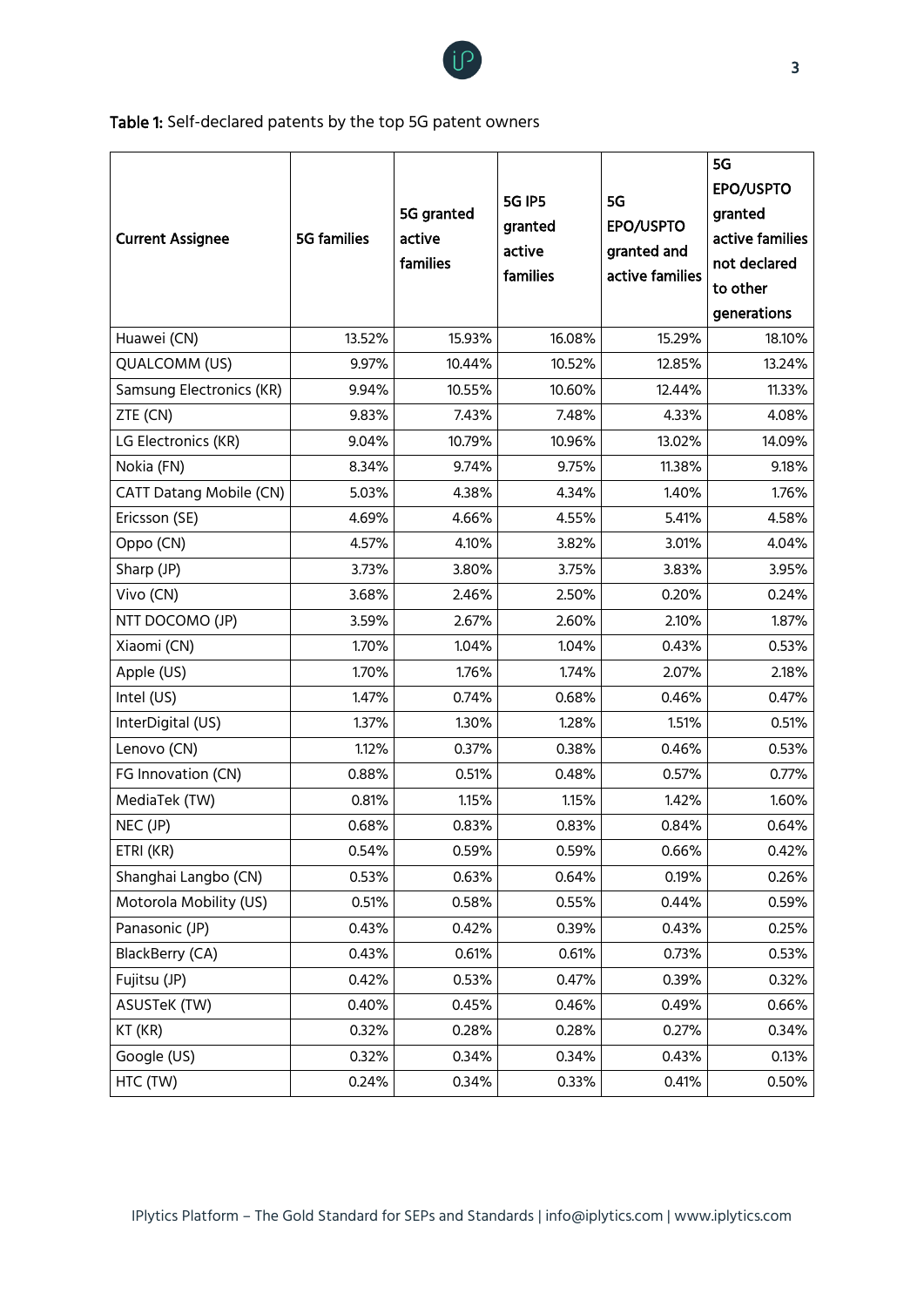

#### Essentiality rates of self-declared patent portfolios

It should be noted that the above listed companies are not requested to provide any evidence that the self-declared patents are essential, nor are they required to provide any updates to declarations. Furthermore, ETSI does not conduct an essentiality check of the self-declared patents.

To better understand the essentiality rate of self-declared 5G patent families, IPlytics created a sample data set of 2,000 5G declared patent families (EP or US granted), mapped, and evaluated by independent subject matter experts and patent attorneys. The claim mapping followed a blind double-checking approach, where at least two experts mapped the patents to 5G specifications. During the first step of the process, a cellular technology expert had on average six hours to conduct the initial claim section mapping. Second, a US or EP patent attorney had on average three hours to double check and verify the first mapping result. Where there was disagreement, both experts arranged a call to discuss and conclude a final mapping status of fully mappable, partially mappable, or not mappable patents. In total, 18,000 hours were spent on the mapping of 2,000 5G-declared patent families that were randomly selected by a computer.

Statistical tests confirm the random nature of the sample of 2,000 5G patent families, meaning that it is thus representative of the whole population of self-declared 5G patents. Additional tests confirm that the top 20 5G patent owners are above the minimum sample size required to be representative. The share of fully mappable patents, that is, patents where all claim elements were found in the 5G standard specification and a claim chart was made to justify that the patent is essential, differs strongly across the self-declared 5G patent portfolios and ranges from 5G portfolios with an essentiality rate of only 6% to 5G portfolios with an essentiality rate of 30%. The ranking of Table 1 must consider these essentiality rate differences to make accurate assumptions about the 5G leadership situation. Table 1 is the starting point to identify the strongest 5G patent owners while the 5G shares need further refinement to adjust 5G portfolios by the different essentiality rates that can be identified for example by evaluated 5G patent samples of independent subject matter experts. Also, [AI based essentiality determination](https://www.iplytics.com/report/ai-solution-skyrocketing-numbers-sep-declarations/) approaches further support SEP portfolio valuation to get closer to understand what is really standard essential and what is not.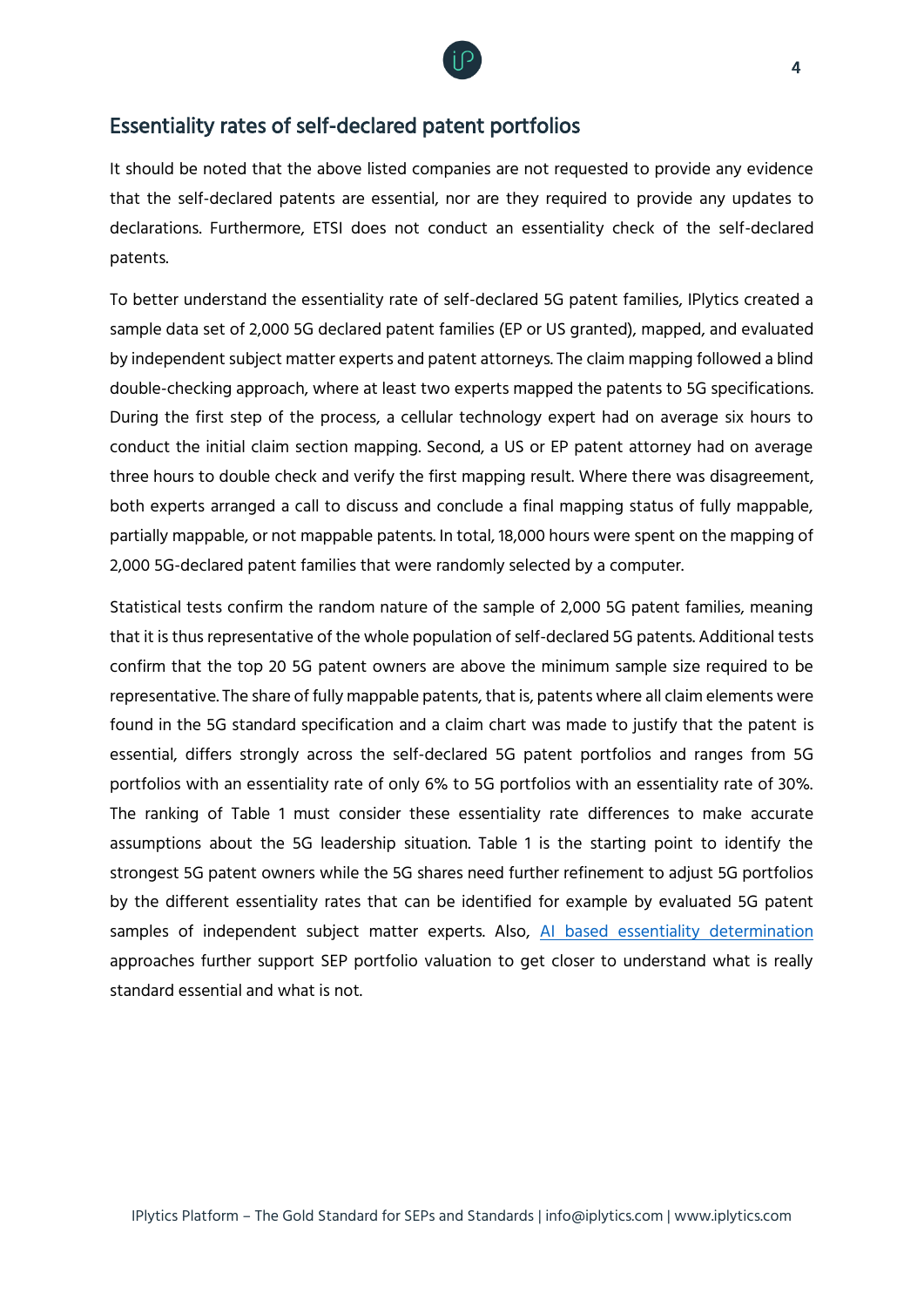

#### 5G leadership and standards contributions

Alongside the declared patent data analysis, the IPlytics Platform gathers information on standard-setting companies that are actively involved in 5G standards development. The 5G standard is specified in international 3GPP meetings where companies present and submit technical contributions, which all members then discuss and approve or reject. The principle of consensus decision making at the 3GPP means that considerable research and investment is required to create meaningful and convincing contributions that are approved by all members and are then incorporated into the final standard. Companies can only gain credibility by regularly participating in and developing the best standards specifications, a process which allows them to incorporate their own developed, and sometimes patented, technologies. 5G contribution data therefore facilitates assessment of the involvement and investment of companies in the development of 5G standards.

Using the [IPlytics Platform's database of 3GPP stan](https://www.iplytics.com/report/count-valuate-sep-declarations-contribution-data-5g-wifi-vvc/)dards contributions, Table 2 displays the top 30 companies (classified by the same means as the 5G patent declarations in Table 1) that have submitted contributions to 5G specifications. The first column counts all 5G standard contributions, while the second column only considers technical contributions, excluding editorial modifications and formal corrections. The third column counts all technical 5G contributions that were approved within the 3GPP groups incorporated into the final 5G standard. Regarding the third column, Huawei has the highest number of approved contributions, followed by Ericsson (SE) and Nokia (FN). These three companies are by far the strongest contributing 5G standards developers, followed by Qualcomm, Samsung and ZTE (CN). Companies such as LG, CATT (CN), OPPO (CN), Sharp (JP) or Vivo (CN) have considerably low numbers of 5G contributions, while they rank among the top 10 5G patent-declaring companies.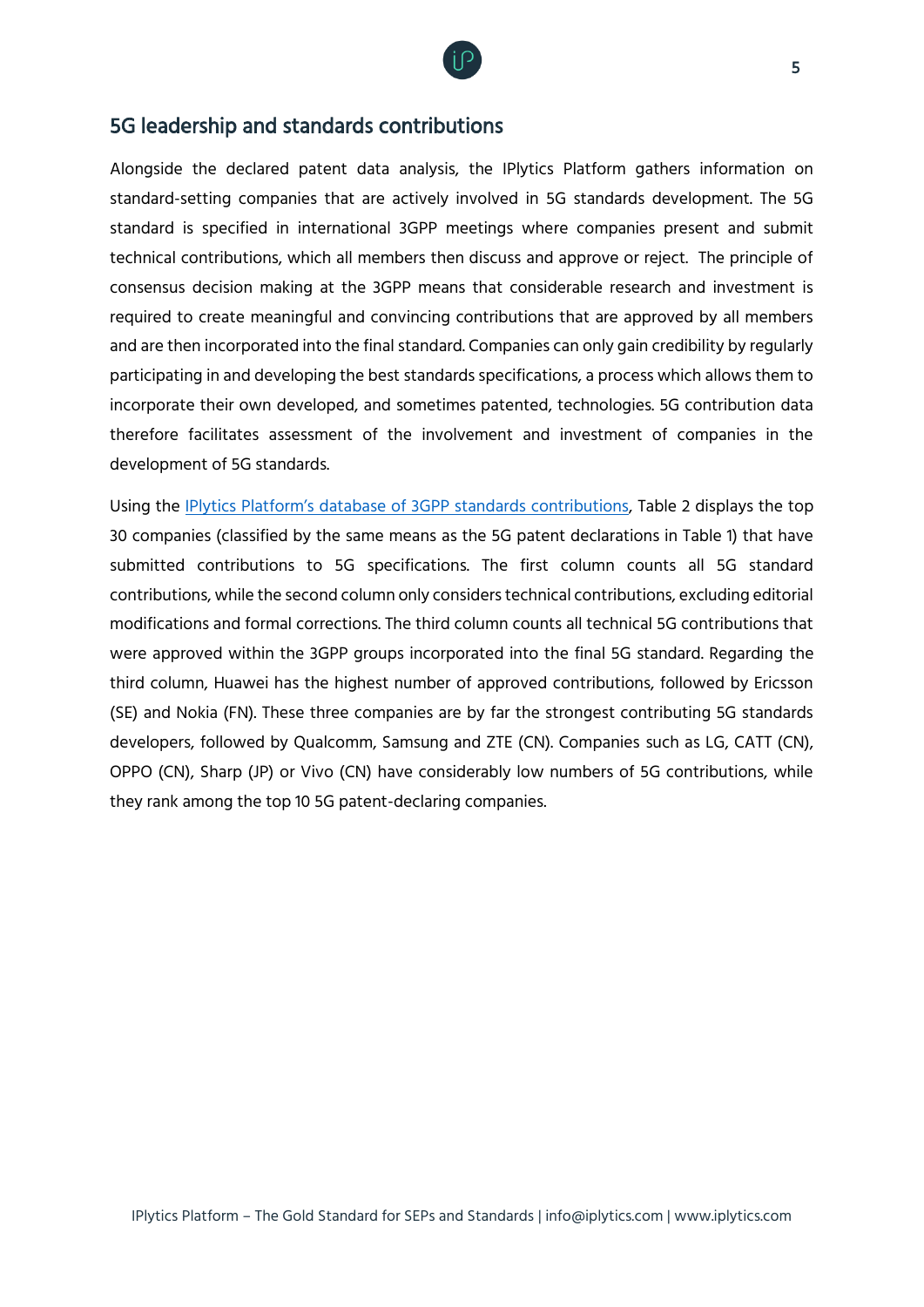

Table 2. Technical contributions for 5G standards by the top standard developing companies

|                                | 5G 3GPP       | 5G technical 3GPP | 5G approved    |
|--------------------------------|---------------|-------------------|----------------|
| <b>Organisation/Entity</b>     | contributions | contributions     | technical 3GPP |
|                                |               |                   | contributions  |
| Huawei (CN)                    | 21.64%        | 21.10%            | 23.18%         |
| QUALCOMM (US)                  | 6.94%         | 6.72%             | 6.44%          |
| Samsung Electronics (KR)       | 5.72%         | 6.27%             | 6.00%          |
| ZTE (CN)                       | 5.67%         | 5.42%             | 5.37%          |
| LG Electronics (KR)            | 2.39%         | 2.62%             | 2.41%          |
| Nokia (FN)                     | 12.89%        | 12.81%            | 14.61%         |
| <b>CATT Datang Mobile (CN)</b> | 3.14%         | 3.36%             | 2.72%          |
| Oppo (CN)                      | 1.29%         | 1.34%             | 1.10%          |
| Sharp (JP)                     | 0.29%         | 0.26%             | 0.21%          |
| Vivo (CN)                      | 1.28%         | 1.32%             | 1.19%          |
| Ericsson (SE)                  | 17.52%        | 16.01%            | 18.83%         |
| NTT DOCOMO (JP)                | 2.23%         | 2.34%             | 2.76%          |
| Apple (US)                     | 1.10%         | 1.16%             | 1.02%          |
| Xiaomi (CN)                    | 0.30%         | 0.37%             | 0.30%          |
| Intel (US)                     | 3.83%         | 3.96%             | 3.71%          |
| InterDigital (US)              | 1.31%         | 1.63%             | 1.59%          |
| MediaTek (TW)                  | 2.00%         | 1.61%             | 1.50%          |
| Lenovo (CN)                    | 1.23%         | 1.38%             | 1.40%          |
| ETRI (KR)                      | 0.45%         | 0.54%             | 0.46%          |
| Shanghai Langbo (CN)           | 0.01%         | 0.01%             | 0.01%          |
| Motorola Mobility (US)         | 1.20%         | 1.33%             | 1.34%          |
| FG Innovation (CN)             | 0.00%         | 0.00%             | 0.00%          |
| NEC (JP)                       | 1.00%         | 1.02%             | 0.93%          |
| Panasonic (JP)                 | 0.07%         | 0.08%             | 0.00%          |
| Fujitsu (JP)                   | 0.11%         | 0.12%             | 0.02%          |
| BlackBerry (CA)                | 0.49%         | 0.32%             | 0.24%          |
| ASUSTeK (TW)                   | 0.09%         | 0.11%             | 0.03%          |
| Google (US)                    | 0.16%         | 0.09%             | 0.05%          |
| KT (KR)                        | 0.22%         | 0.29%             | 0.18%          |
| HTC (TW)                       | 0.12%         | 0.10%             | 0.07%          |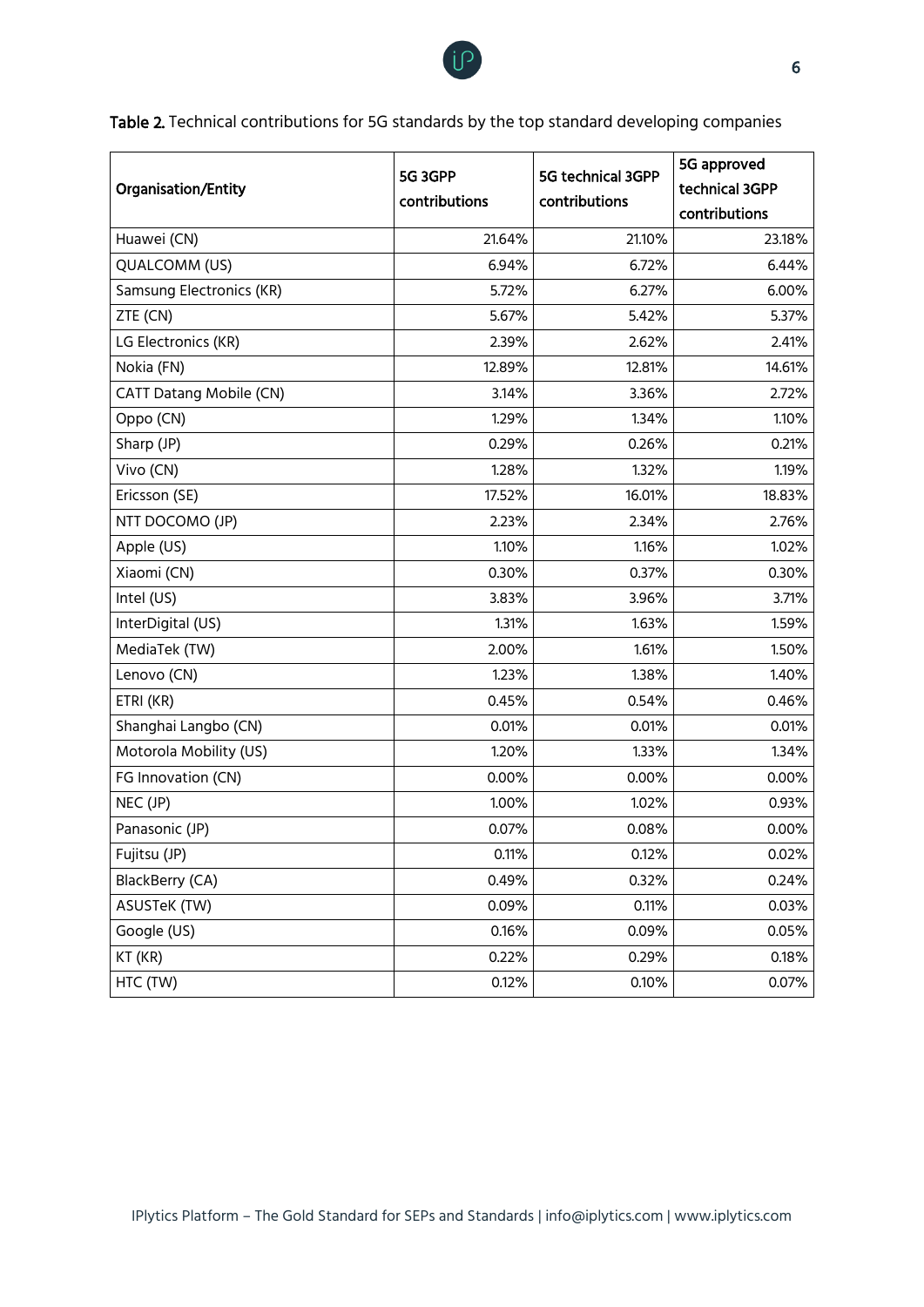

The licensing of 5G SEPs looks set to become a major issue not only for the handset industry, but also for any manufacturing sector in which connectivity will be involved. Senior patent managers and patent directors should bear the following in mind about 5G patents:

- Future technologies that enable connectivity will increasingly rely on patented technology standards, such as 5G.
- The number of [5G SEPs is constantly rising.](https://www.iplytics.com/report/rise-standard-essential-patents/) Therefore, patent directors should consider royalty costs and appropriate security payments in advance.
- Patent directors ought not only consider information retrieved from patent data, but also monitor and take into account patent declaration data, claim charts, and patent pool data, as well as standardization data including technical contributions to understand the landscape of 5G patent holders.
- The essentiality rate differs across self-declared patent portfolios. SEP determination is crucial to make accurate assumptions about the 5G leadership situation. Further refinement and analysis is needed to [identify essentiality rates.](https://www.iplytics.com/report/using-ai-valuate-determine-essentiality-seps/)
- The dynamic market of SEPs means that patent assertion entities often acquire patent portfolios to assert extensive royalty payments.

#### For further information contact the authors:

Tim Pohlmann | [pohlmann@iplytics.com](mailto:pohlmann@iplytics.com) | [T] +49 (0) 030 5557 4282

Magnus Buggenhagen | [buggenhagen@iplytics.com](mailto:buggenhagen@iplytics.com) | [T] +49 (0) 030 5557 4282